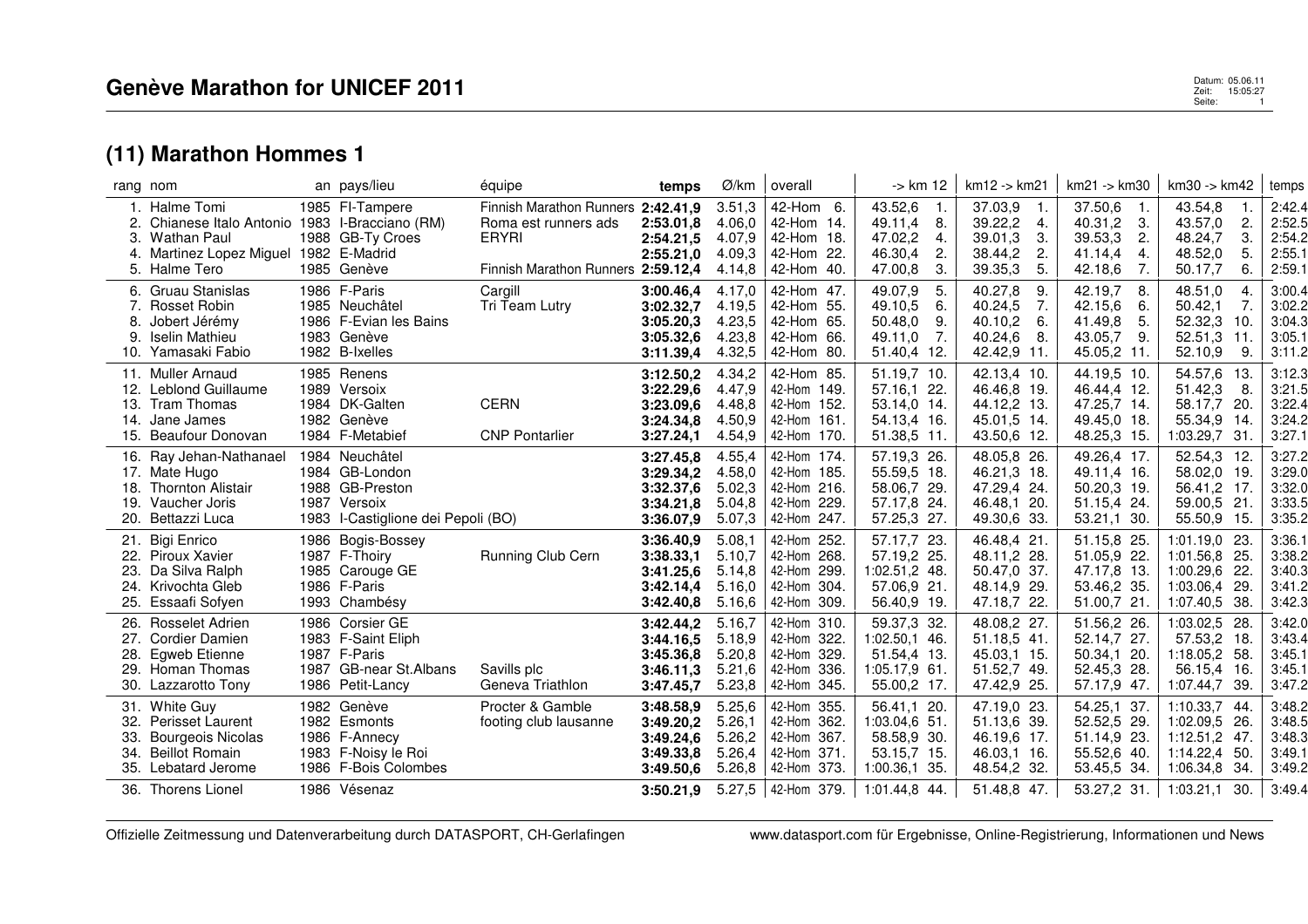## **(11) Marathon Hommes 1**

|                          | rang nom                                                                                                                 | an pays/lieu                                                                                                      | équipe                                                                           | temps                                                         | Ø/km                                           | overall                                                                |                              | -> km 12                                                                              | km12 -> km21                                                            | $km21 - > km30$                                                                   | km30 -> km42                                                                                   | temps                                          |
|--------------------------|--------------------------------------------------------------------------------------------------------------------------|-------------------------------------------------------------------------------------------------------------------|----------------------------------------------------------------------------------|---------------------------------------------------------------|------------------------------------------------|------------------------------------------------------------------------|------------------------------|---------------------------------------------------------------------------------------|-------------------------------------------------------------------------|-----------------------------------------------------------------------------------|------------------------------------------------------------------------------------------------|------------------------------------------------|
| 39.<br>40.               | 37. Waite Edward<br>38. Venter Peter<br>Chen Chee Kong<br>Comte Grégory<br>41. Homan James                               | 1987 GB-near St. Albans<br>1982 GB-London<br>1983 RSA-Johannesburg<br>1983 F-Wasquehal<br>1987 GB-near St. Albans | Foster Denovo<br>Pacesetters Athletic Club Malaysia<br><b>Taylor Wessing LLP</b> | 3:53.37,4<br>3:54.55,6<br>3:54.56.9<br>3:56.02,9<br>3:57.57,3 | 5.32,2<br>5.34,0<br>5.34,0<br>5.35,6<br>5.38,3 | 42-Hom 404.<br>42-Hom 413.<br>42-Hom 414.<br>42-Hom 422.<br>42-Hom     | 442.                         | 1:05.31,5 64.<br>1:00.40.3 37.<br>1:05.00.9 58.<br>1:04.58,9 57.<br>$1:05.18,0$ 62.   | 51.39,4 45.<br>48.53.9 31.<br>51.49,3 48.<br>51.47,7 46.<br>51.52,7 49. | 53.34,7 32.<br>57.41,4 48.<br>53.59,9 36.<br>55.05,5 38.<br>53.35,3 33.           | 1:02.51,8 27.<br>$1:07.40,0$ 37.<br>1:04.06,8 32.<br>$1:04.10,8$ 33.<br>1:07.11,3<br>-35.      | 3:52.4<br>3:54.2<br>3:54.2<br>3:55.1<br>3:57.0 |
| 44.<br>45.<br>46.        | 42. Cottet Julien<br>43. Tierque Jeremy<br>Murith Jacques<br><b>Albert Mathias</b><br><b>Tattersall-Smith Harry</b>      | 1983 Meyrin<br>1986 La Praille<br>1983 Genève<br>1983 Genève<br>1990 Lausanne                                     | <b>TAG Aviation</b>                                                              | 3:58.56,3<br>3:59.52.9<br>4:00.48,7<br>4:02.21,6<br>4:02.47.6 | 5.39,7<br>5.41,1<br>5.42,4<br>5.44,6<br>5.45,2 | 42-Hom 454.<br>42-Hom 470.<br>42-Hom 476.<br>42-Hom 490.<br>42-Hom     | 493.                         | 1:04.39,3 56.<br>1:00.22,9 34.<br>1:00.56,6 39.<br>1:05.13,2 60.<br>1:07.23,8 70.     | 50.38,1 36.<br>48.48,1 30.<br>51.37,3 44.<br>52.12,5 54.<br>54.24,2 64. | 56.06,9 43.<br>55.16,7 39.<br>56.00,8 42.<br>56.38,7 45.<br>59.09.1 55.           | 1:07.32,0 36.<br>1:15.25,2 53.<br>1:12.14,0<br>- 45.<br>1:08.17,2<br>- 40.<br>$1:01.50,5$ 24.  | 3:58.1<br>3:59.0<br>4:00.1<br>4:01.4<br>4:01.5 |
| 48.<br>50.<br>51.        | 47. Boegli Julien<br>Delarocque Olivier<br>49. Reichert Christian<br>Jerde Garett<br>Krähenbühl Swenn                    | 1983 Courfaivre<br>1982 F-Annemasse<br>1984 Binningen<br>1984 USA-Teton Village<br>1986 Villette (Lavaux)         | <b>Team Sabotiers</b>                                                            | 4:03.04.8<br>4:07.00.1<br>4:07.52,6<br>4:07.58,6<br>4:09.58,8 | 5.45,6<br>5.51,2<br>5.52,4<br>5.52,6<br>5.55,4 | 42-Hom 499.<br>42-Hom 521.<br>42-Hom 527.<br>42-Hom<br>42-Hom          | 528.<br>540.                 | $1:01.51,1$ 45.<br>1:06.09.0 65.<br>57.47,9 28.<br>1:01.27,8 40.<br>1:05.12,1<br>-59. | 51.56,0 52.<br>53.14.9 58.<br>51.22,1 43.<br>53.51,0 60.<br>51.20,8 42. | 55.58,5 41.<br>58.10,7 50.<br>57.11,5 46.<br>58.31,1 52.<br>58.50,8 53.           | 1:13.19,2 48.<br>1:09.25.5<br>-42<br>1:21.31,1<br>62.<br>1:14.08,7<br>-49.<br>1:14.35,1<br>52. | 4:02.4<br>4:06.1<br>4:07.0<br>4:07.2<br>4:09.2 |
| 54.<br>55.<br>56.        | 52. Fell Harry<br>53. Hughes Jacob<br>Häfliger Jean-Quentin<br>Dos Reis Martins Michael<br><b>Bellet Greg</b>            | 1986 GB-near St.Albans<br>1988 GB-Edinburgh<br>1987 Genève<br>1987 F-Manigod<br>1985 F-Biviers                    | Fraser CRE                                                                       | 4:10.26,4<br>4:11.31,0<br>4:12.03,9<br>4:12.19,4<br>4:12.27,2 | 5.56,1<br>5.57,6<br>5.58,4<br>5.58,7<br>5.58,9 | 42-Hom 547.<br>42-Hom 554.<br>42-Hom 556.<br>42-Hom<br>42-Hom 560.     | 558.                         | 1:05.29,7 63.<br>1:07.23,7 69.<br>1:04.32,3 55.<br>1:00.51,0 38.<br>1:01.40,6 42.     | 52.25,4 55.<br>54.25,0 65.<br>52.37,5 56.<br>49.51,5 34.<br>54.01,0 62. | 58.06,0 49.<br>59.08,7 54.<br>56.23,9 44.<br>1:01.19,9 60.<br>1:00.04,1 59.       | 1:14.25,3 51<br>1:10.33,6<br>-43.<br>1:18.30,2 59.<br>$1:20.17,0$ 60.<br>1:16.41,5<br>54.      | 4:09.3<br>4:10.3<br>4:11.2<br>4:11.3<br>4:11.3 |
| 59.<br>60.               | 57. Pepin Brice<br>58. Lacour Vincent<br>Gerbershagen Alexander 1984 F-Thoiry<br><b>Reiter Manfred</b><br>61. Nolan Cory | 1987 F-La Ravoire<br>1982 F-Divonne les Bains<br>1983 Genève<br>1986 USA-New York NY                              | <b>CERN</b><br>Procter & Gamble<br>MidWestVillage                                | 4:12.27,4<br>4:17.19,5<br>4:19.02.5<br>4:19.18,2<br>4:23.16,4 | 5.58,9<br>6.05,9<br>6.08.3<br>6.08,7<br>6.14,3 | 42-Hom 561<br>42-Hom 586.<br>42-Hom<br>42-Hom<br>42-Hom 614.           | 596.<br>598.                 | 1:01.40.7 43.<br>1:08.59,5 72.<br>1:09.49.0 76.<br>1:03.04,4 50.<br>1:02.51,4 49.     | 54.01.1 63.<br>56.30,0 70.<br>57.41,0 71.<br>51.18,0 40.<br>52.45,5 57. | 1:00.03,7 58.<br>59.21,0 56.<br>$1:02.21.5$ 61.<br>58.26,7 51.<br>1:04.20,5 66.   | 1:16.41.9 55.<br>1:12.29,0 46.<br>1:09.11,0<br>-41<br>1:26.29,1 68.<br>1:23.19,0 63.           | 4:11.3<br>4:16.2<br>4:18.0<br>4:18.3<br>4:22.4 |
| 63.<br>64.<br>65.<br>66. | 62. Fulliquet Damien<br>Gray Lawrence<br>Rageys Eloi<br>Lacroix Florian<br><b>Hancock Christopher</b>                    | 1986 Petit-Lancy<br>1986 F-Thoiry<br>1987 F-Meaux<br>1983 F-Publier<br>1984 USA-Teton Village                     | COURATIS DEU CHABLAIS 4:30.58,5                                                  | 4:25.31,6<br>4:27.02,8<br>4:30.56,5<br>4:33.43,3              | 6.17,5<br>6.19,7<br>6.25,2<br>6.25,3<br>6.29,2 | 42-Hom 621<br>42-Hom 626.<br>42-Hom 646.<br>42-Hom 647.<br>42-Hom 655. |                              | 1:08.29,4 71.<br>59.23,2 31.<br>1:00.21,6 33.<br>1:03.57,1 54.<br>1:01.28,0 41.       | 56.27,9 69.<br>52.12,3 53.<br>51.53,8 51.<br>53.34,5 59<br>53.51,1 61.  | 59.50,4 57.<br>1:03.16,7 62.<br>1:13.30,0 74.<br>1:03.51,1 64.<br>1:10.19,9 71.   | 1:20.43,9 61<br>1:32.10,6 74.<br>$1:25.11,1$ 64.<br>1:29.35,8<br>-70.<br>1:28.04,3 69.         | 4:24.5<br>4:26.2<br>4:30.1<br>4:30.2<br>4:33.0 |
| 68.<br>69.<br>70.        | 67. Catsambas Aristidis<br>Debry Adrien<br><b>Schaffer Steve</b><br>Schaffer Jerome<br>71. Alexiou Denny                 | 1989 Genève<br>1984 Meinier<br>1991 Conches<br>1993 Conches<br>1992 GR-Athens                                     | Procter & Gamble                                                                 | 4:33.51,3<br>4:34.31,6<br>4:34.37,2<br>4:34.37.4<br>4:35.24,3 | 6.29,4<br>6.30,3<br>6.30,5<br>6.30,5<br>6.31,6 | 42-Hom 656.<br>42-Hom<br>42-Hom<br>42-Hom<br>42-Hom                    | 657.<br>658.<br>660.<br>663. | 1:13.34,9 79.<br>1:03.15,2 52.<br>1:06.39,4 67.<br>1:06.39,2 66.<br>1:13.32,8 78.     | 59.47,6 73.<br>55.34,7 66.<br>56.21,0 67.<br>56.21,4 68.<br>59.45,0 72. | 1:03.25,6 63.<br>1:09.35,8 70.<br>1:05.57,5 68.<br>1:05.57,4 67.<br>1:04.01.8 65. | 1:17.03,2 56.<br>1:26.05,9 67.<br>1:25.39,3 65.<br>1:25.39.4<br>-66.<br>1:18.04,7<br>57.       | 4:32.5<br>4:33.5<br>4:33.5<br>4:33.5<br>4:34.4 |
|                          | 72. Cuenod Marc                                                                                                          | 1982 Genève                                                                                                       | <b>Marathon Dude</b>                                                             | 4:47.29.6                                                     |                                                | $6.48.8$   42-Hom 689.                                                 |                              | 1:00.36.5 36.                                                                         | 49.55,1 35.                                                             | 1:11.54,6 73.                                                                     | 1:45.03.4<br>78.                                                                               | 4:46.5                                         |

 $\bar{1}$ 

Offizielle Zeitmessung und Datenverarbeitung durch DATASPORT, CH-Gerlafingen www.datasport.com für Ergebnisse, Online-Registrierung, Informationen und News

 Datum: 05.06.11 Zeit: 15:05:27 Seite: 2